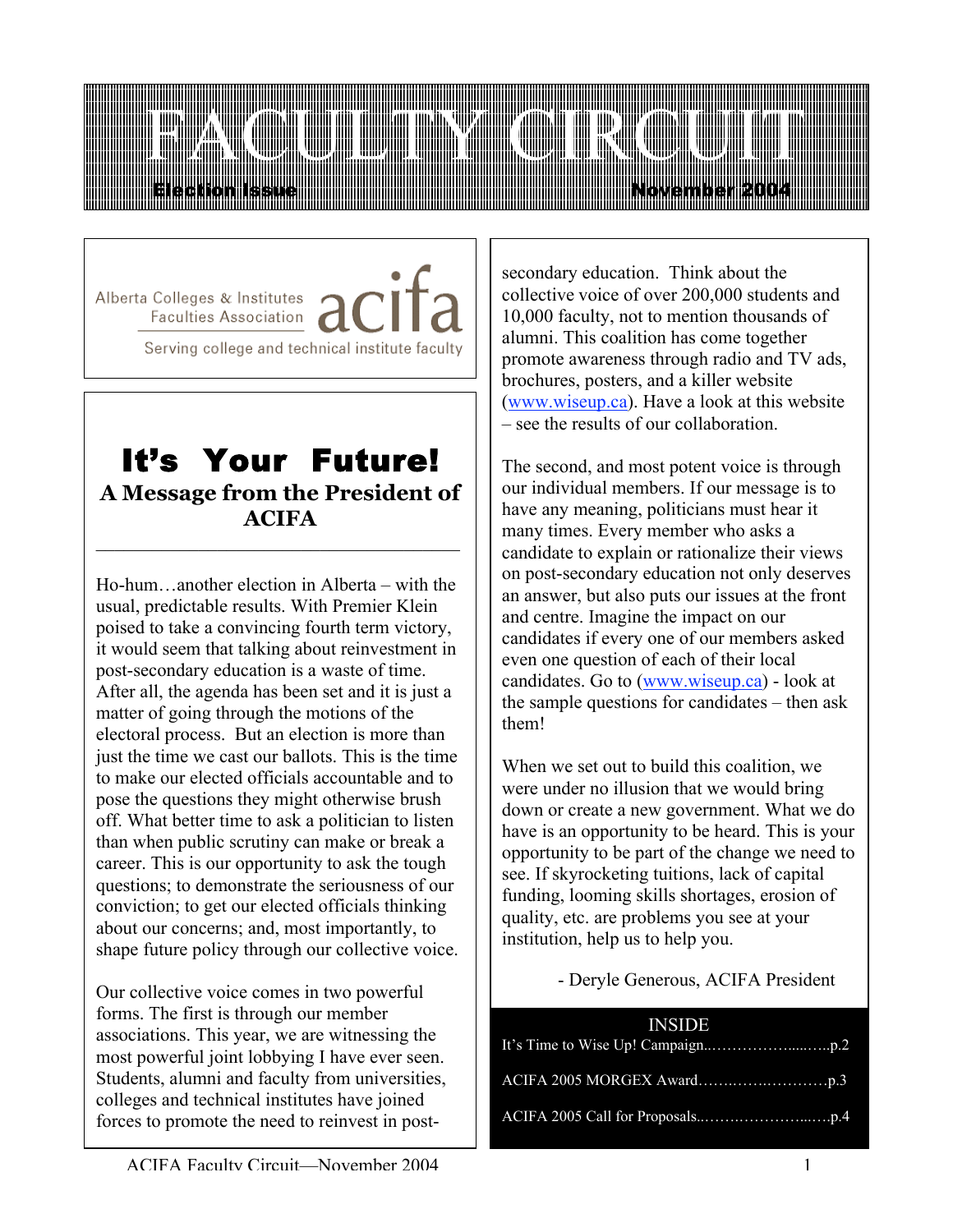# POST-SECONDARY FACULTY AND STUDENTS LAUNCH CAMPAIGN

ACIFA has joined with other organizations representing post-secondary faculty and students across Alberta to co-sponsor a non-partisan campaign - 'It's Time to Wise Up!' - which is designed to make post-secondary education an issue in the November  $22<sup>nd</sup>$  provincial election.

The province-wide campaign, which was launched publicly at a media conference in Edmonton on November  $4<sup>th</sup>$ , has been put together by an extraordinary coalition of provincial associations for college and technical institute faculty (ACIFA) and students (ACTISEC); university faculty (CAFA) and students (CAUS); and the graduate students (AGC). Together, these groups represent some 200,000 post-secondary faculty and students - a very powerful lobby group.

The message to candidates and voters – 'It's Time to Wise Up!"' – focuses on the urgent need for major re-investment by the provincial government in Alberta's public universities, colleges, and technical institutes. By design, the 'Wise Up' campaign seeks to emphasize the positives – the socio-economic benefits of postsecondary education; the gilt-edged return on the investment of public funds in our (world-class) system; and given Alberta's 'debt-free' status and large surpluses, the unmissable opportunity we have in this province to realize our goals by investing in affordable, accessible, high-quality post-secondary education for all Albertans.

The key is FUNDING. Whether the issue is skyrocketing tuition, crushing student debt loads, or institutional deficits, cutbacks and layoffs, the answer is adequate, sustainable government funding of our public post-secondary system. The coalition nartners have agreed that this

ACIFA Faculty Circuit—November 2004 2

goal of moving PSE up the provincial agenda by increasing awareness of PSE issues among candidates and voters. The 'Wise Up' campaign does not seek to downplay the crisis facing PSE in Alberta today; but it does try to avoid carping as much as possible, and instead to promote a major re-investment by the government in post-secondary education as the wise and responsible option for securing the province's future.

The centerpiece of the coalition campaign is a dedicated website – www.wiseup.ca. We are urging all our members, and the general public, to visit this site for background on postsecondary issues, questions for candidates, the latest campaign news and events, links to party platforms, and much more!

The campaign has also produced brochures and posters, which the coalition partners have sent out for distribution by their local associations. "It's Time To Wise Up!" TV and radio ads will air province-wide beginning the week of November 8<sup>th</sup>.

Watch for all-candidates forums focusing on post-secondary issues which are being organized jointly by local faculty and student associations. (See the website for details.) Individual members of our associations are urged to get involved in these and other campaign events, and to take the 'Wise Up' message directly to their candidates.

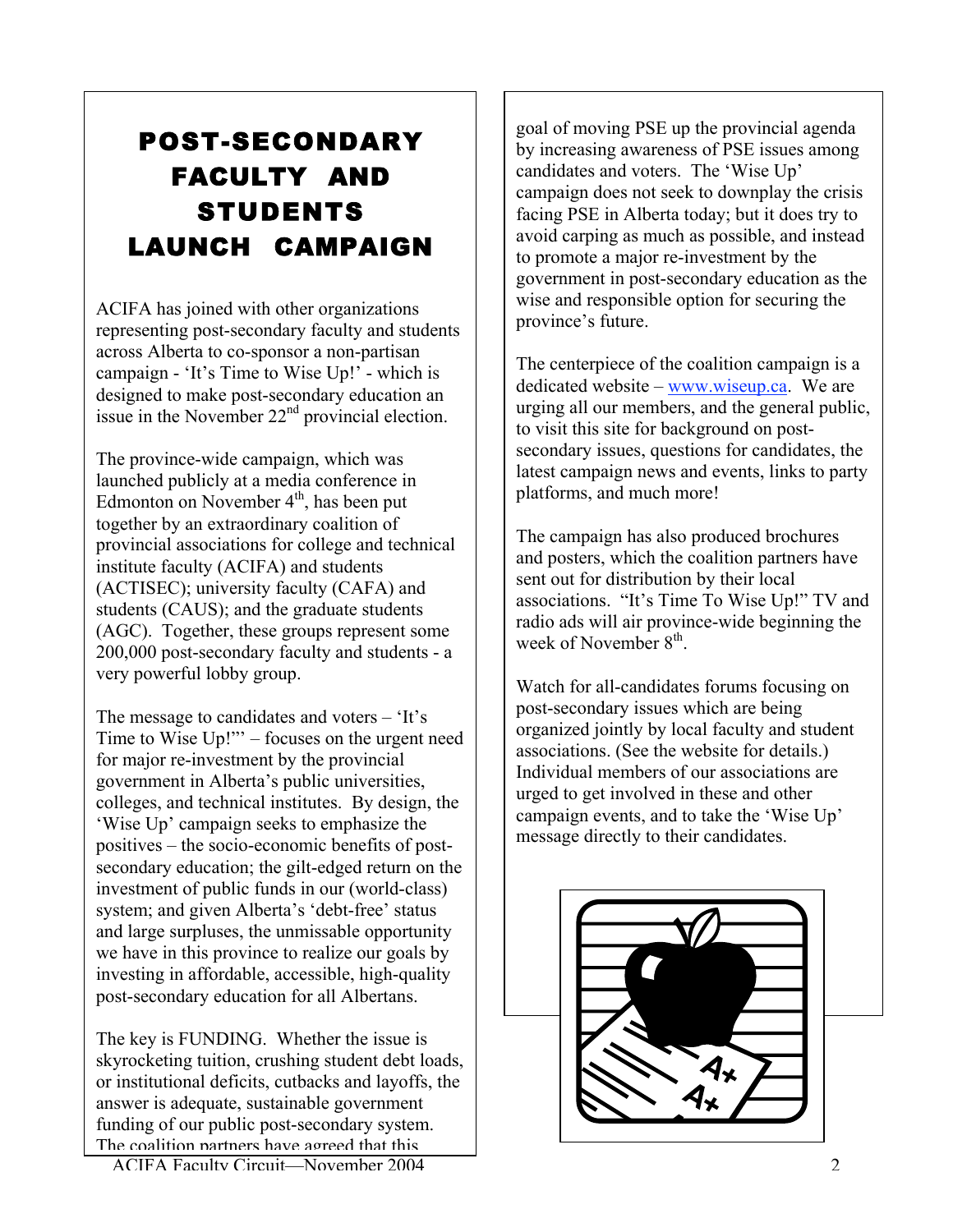

## **ACIFA 2005 MORGEX Award for Innovation in Teaching**

*The aim of the MORGEX Award for Innovation in Teaching is to recognize and encourage the use of innovative and creative teaching methods and design which lead to improved student learning.*

*This province-wide award attracts both recognition and a financial award of \$1,500 for the faculty member or team and \$500.00 for the faculty member's faculty association. Certificates of Commendation will be awarded to the three runners-up.*

#### **Eligibility**

The Award is open to all ACIFA members. The nomination may be for an individual or a group/team. Nominations for the Award are made by colleagues with the consent of the innovator(s).

#### The Nomination Process

Each participating ACIFA member association will conduct a nomination and selection process at the local level, in accordance with the guidelines in this document, to select a nominee to be submitted to the ACIFA Awards Committee. The ACIFA Awards Committee, established by the Professional Affairs Committee of ACIFA, will select the winner of the award from nominees put forward by each of the participating local faculty associations.

#### Selection Criteria

- The extent to which the innovation has had a practical outcome that improved teaching, learning, curriculum design, and/or assessment.
- Evidence of student satisfaction and learning outcomes.
- Evidence that the innovation was successfully integrated into the total learning process for the relevant course of study.
- The potential for the innovation to be applied to different fields of study
- The extent to which the innovation made effective and efficient use of resources.

#### Judging Panels: provincial and local

Five members elected on an annual basis from and by the Professional Affairs Committee of ACIFA will select the final award winner and three runners-up from the nominees submitted by the local faculty associations. The local faculty association judging committees are to be selected and structured by the local faculty association as they deem appropriate for their association.

#### Application Dates

Applications must be submitted to the faculty member's faculty association by the date set by local faculty association. Each Association's selection process must be completed in time to submit their nominee to ACIFA by February  $20<sup>th</sup>$ .

ACIFA Awards Committee to make final decision by mid-March to allow sufficient time for the recognition of the winner at the ACIFA Annual Conference.

#### FURTHER DETAILS and FORMAT for APPLICATIONS available on the ACIFA website www.acifa.ca